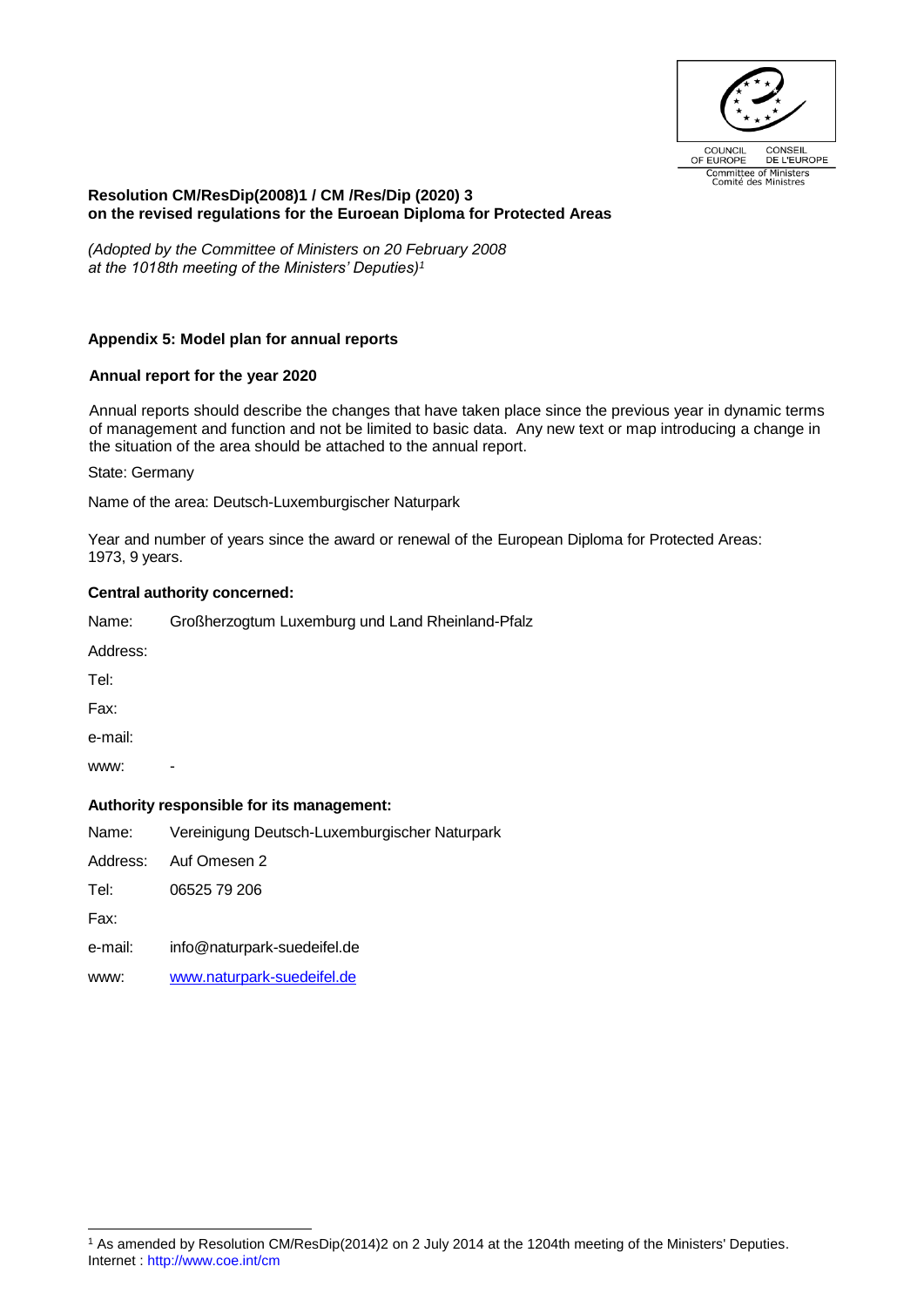**1. Conditions:** List here all conditions which were attached to the award or the renewal of the European Diploma. Explain either how the conditions have been totally complied with or detail the progress in complying with the conditions. Please also indicate any unresolved difficulties that you have encountered.

**a) At the initiative of the States concerned, resume the work of the intergovernmental committee as soon as possible;**

In 2020, a meeting of the environment ministries from Luxembourg and Rhineland-Palatinate took place to resume the work of the intergovernmental committee.

**b) Engage in an in-depth analysis of the mission, the medium-term objectives and future structure of the Germano-Luxembourg Nature Park;**

The Ministers of Environment of Luxembourg and Rhineland-Palatinate have agreed in a joint meeting, the preparation of an analysis for the future orientation and organization of the German-Luxembourg Nature Park. The study was put out to tender and commissioned in 2020. A study-accompanying steering group was established, which has already met once in 2020.

**c) Define specifications and a road map for the drawing-up of a global management plan for the Germano-Luxembourg Nature Park incorporating those of the nature parks on its territory; prepare the management plan before the next renewal of the European Diploma falls due and ensure the funding required for its implementation;**

It should be noted that in the area of the German-Luxembourg Nature Park, the Nature Parks of the Southern Eifel (D) and Our (L) as well as the Nature & Geopark Mëllerdall (L) are located. All three nature parks have developed up-to-date nature park plans, with broad public participation and involvement of all relevant stakeholders, experts and decision makers. These nature park plans form the basis for the sustainable development of the German-Luxembourg Nature Park.

As already mentioned under b), a development concept for the German-Luxembourg Nature Park was commissioned on the basis of the nature park plans.

Description of the services to be provided

The services to be provided are to be developed in two phases. The subject of the present request for proposal are the services of phase 1.

Phase 1:

1. analysis of the existing situation:

a. Presentation of the current organization, structure and cooperation within the framework of the D-L-Nature Park.

b. Spatial analysis of the D-L Nature Park in terms of possible cross-border priority themes and projects and presentation in a GIS-based system.

c. Elaboration of the strengths and weaknesses (SWOT) as well as the potential of the D-L- Nature Park on the basis of the existing documents and interviews to be conducted with the individual members of the working group.

2. elaboration of concrete proposals for future cooperation:

a. Elaboration of proposals concerning the possibilities and thematic priorities of a deepened cooperation within the framework of the D-L Nature Park. In this context, existing cross-border cooperation and projects in the border region or in Central Europe should be taken as possible examples.

b. Conducting a full-day workshop (about 60 persons) for the purpose of participation and involvement of the various stakeholders (municipalities, administrations, politics, economic actors, associations, existing networks; corresponding list of participants will be provided) in the development of thematic priorities and a possible future organizational structure. The organizational costs (premises, catering, invitation) of the workshop will be borne by the client.

The work is to be carried out in close coordination with the working group mentioned under 1. 3 meetings with the working group are to be scheduled.

After completion of the work of phase 1, the possible future organizational structures (e.g. EGTC, GEIE, asbl, etc.) for the D-L- Nature Park will be discussed and evaluated for their feasibility in phase 2. Subsequently, the financial and personnel framework for the D-L-Nature Park (5-year plan) will be worked out and the possible time schedule will be presented.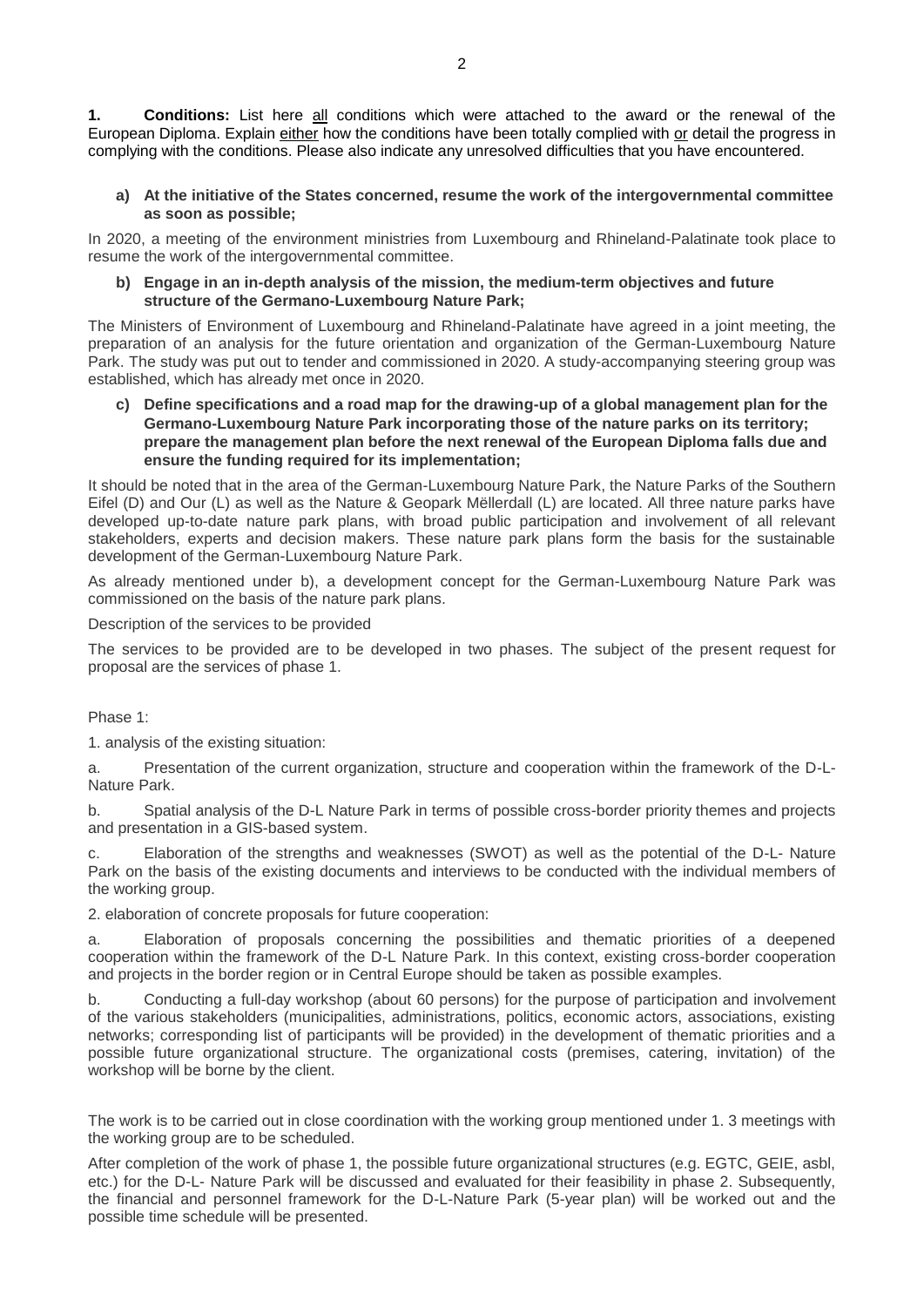**2. Recommendations:** List here all recommendations which were attached to the award or the renewal of the European Diploma. Explain either how the recommendations have been totally complied with or detail the progress in complying with the recommendations. Please also indicate any unresolved difficulties that you have encountered.

**a) Maintain and step-up consultation and collaboration between the parties concerned by the Our and Sûre basins, focusing on relations between the Grand-Duchy of Luxembourg and the Rhineland-Palatinate Land;**

The transnational cooperation is anchored in the three nature park plans (in Luxembourg: Etude détaillée) as an objective/measure. The practical implementation of this objective is documented by numerous joint projects that have been running or continued since the last reporting in 2012: The joint INTERREG project "Accessibility without borders" (2016-2020). This project aims to make the sights of the German-Luxembourg Nature Park accessible to all, including people with impairments. The INTERREG project "Dry-stone walls in the Greater Region" (2016-2010), whose partners (including the Mëllerdall Nature & Geopark and the Southern Eifel Nature Park) are working to preserve dry-stone walls in the Greater Region through further training, restoration construction sites and awareness-raising campaigns. Intensive cooperation also takes place in the marketing, further development and maintenance of the premium hiking trails developed under the INTERREG project NaturWanderPark delux (2010-2012). Since 2016, the Nature Parks Our and Southern Eifel have been cooperating within the framework of the cultural tourism project "500 Years of Postal Routes Thurn&Taxis" (anniversary event 2016 and annual Living History guided tours, joint homepage). For the protection and development of the orchards, the Nature & Geopark Mëllerdall and the Nature Park South Eifel are in an intensive cross-border exchange. The duration of the mentioned projects lasts until the end of 2021 and 2022 respectively.

The two exchange meetings planned for 2020 between the South Eifel and Our Nature Parks and the Mëllerdall Nature & Geopark and their partners from the fields of sustainable rural development (LEADER) and tourism (regional tourist associations) had to be cancelled due to COVID-19.

**b) Pursue public awareness-raising and information activities;**

It should be noted that this is done within the framework of the event calendars of the Our and South Eifel Nature Parks and the Mëllerdall Nature & Geopark, as well as within the framework of the information work of the joint projects mentioned above. In addition, in 2020, several short films were produced About the natural and cultural heritage of the region and About sustainable development. These films are mainly used in internet on social media platforms to inform and raise awareness among the population and visitors.

**c) Encourage the swift creation of the Müllerthal-Kleine Luxemburger Schweiz Nature Park and incorporate it as far as possible in the Germano-Luxembourg Nature Park;**

In 2016, the Mëllerdall Nature & Geopark was founded. It is the third nature park in Luxembourg besides the already existing nature parks Obersauer and Our. The establishment of the nature park took place within the framework of intensive citizen participation. The establishment and management of nature parks in Luxembourg are regulated by the Nature Parks Law of August 10, 1993.

A first important step was the preparation of the Etude Préparatoire - it was presented to the public in spring 2012 and provides a rough framework for action for the future nature park.

In March 2013, the Etude Détaillée was launched. This study can be understood as a kind of roadmap that defines and describes the themes and the financial framework of the nature park for ten years. The participation of citizens were particularly important in this phase. Therefore, on March 23, 2013, the launch event for the Etude Détaillée took place in Bech at the Centre Culturel Hanner Bra under the title "Building the Mëllerdall Nature Park - help shape your nature park!".

During about 15 months, all interested and active people could participate in the elaboration of the Etude Détaillée by joining working groups, elaborating project ideas or writing comments on the meeting minutes, which were always available online, by e-mail. Everyone was thus able to help shape the future Mëllerdall Nature Park, of course only insofar as the ideas were in line with the objective of the nature parks - i.e. the model sustainable development of a region.

The finished Etude Détaillée was presented to the population in November 2014 in three information events (Echternach, Müllerthal and Heffingen). Cross-border cooperation is one component of the study.

Since then, the Mëllerdall Nature & Geopark has established itself as a nature park in Luxembourg and maintains intensive cross-border cooperation with the other Luxembourg nature parks and the South Eifel Nature Park.

In November 2020, the Mëllerdall Nature & Geopark submitted a candidacy for the UNESCO Global Geoparks program. UNESCO Global Geoparks are regions that have an internationally recognized geological heritage and are developed sustainably on this basis. Protection, education and science play an important role in this.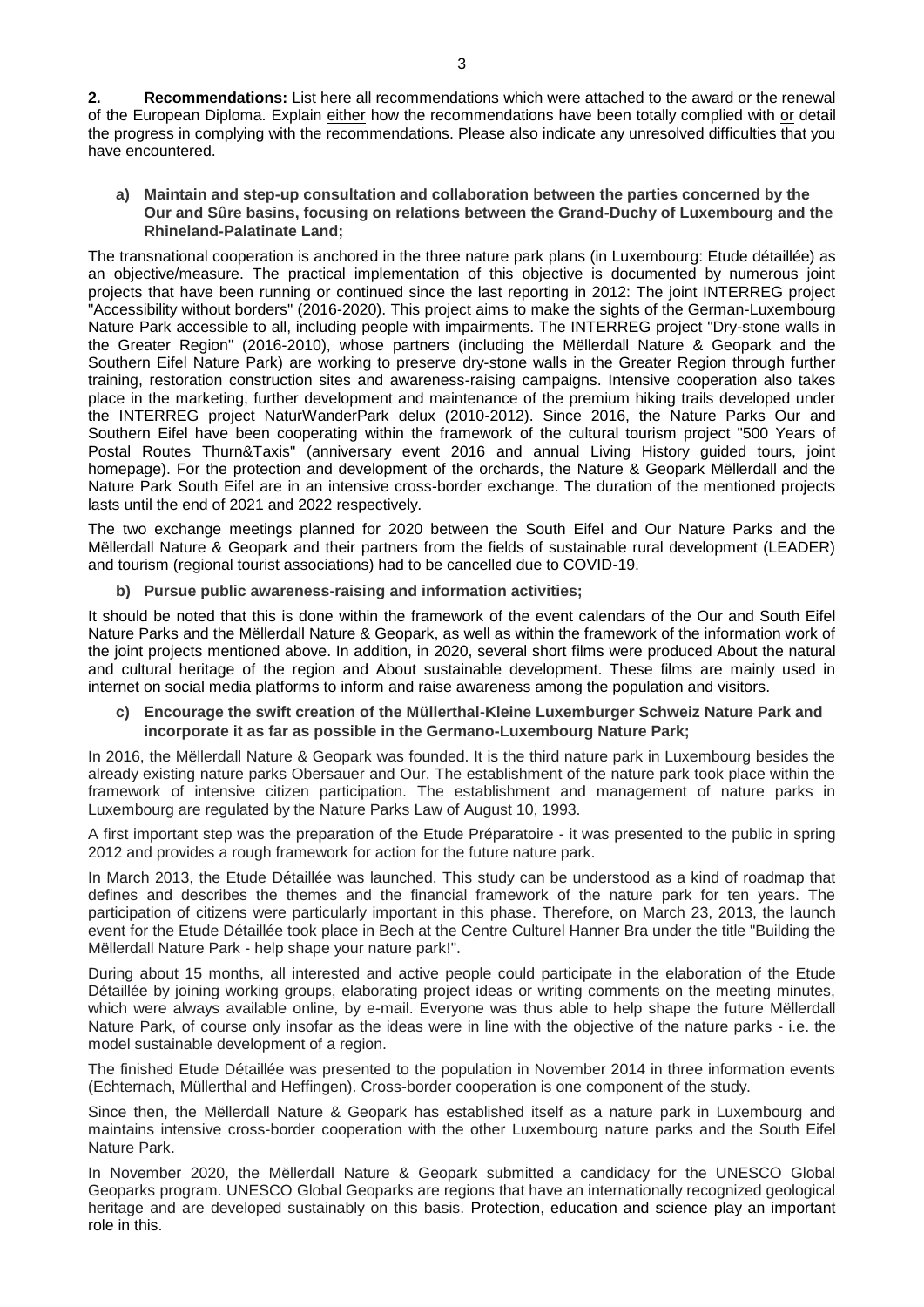Regions use their geological heritage in conjunction with all other aspects of natural and cultural heritage to promote awareness and understanding of key issues facing society (such as natural hazards and climate change).

**d) Find a solution allowing aquatic fauna to pass or circumnavigate the obstacle of the Vianden hydroelectric dam;**

For this purpose, different possibilities have been discussed both within the framework of the INTERREG project "Nat'Our" (deconstruction of the weirs above the dam) and by the river committee within the framework of the project River Contract Our. Currently, there is no feasible technical solution to establish passability. Moreover, from an ecological point of view, a mixing of the fish stocks of the reservoir with those of the flowing waters of the Our is not reasonable.

**e) Maintain vigilance with regard to leisure and sporting pursuits (camping, rock-climbing, canoeing, etc.).**

Sustainable visitor management is an integral part of the aforementioned nature park plans and is taken into account in the designation of hiking trails and recreational facilities. Within the management plans (Plans de Gestion) for the NATURA 2000 zones, specific protection goals are also specified.

In 2020, an information meeting was held at the Ministry of Environment, where the topic was a cross-border regulation of canoeing on the Sûre River with increased consideration of nature conservation aspects.

For the climbing area in Berdorf, the Luxembourg Climbing Association had new information boards with rules of etiquette developed in 2020. At the same time, work was done on a new climbing guide for the area, which, among other things, also points out the geological and floristic features and thus the value of the area. Mëllerdall Nature & Geopark was involved in the development and provided information, texts and visual material.

**3. Site Management:** List here any changes to the European Diploma holding site management, in relation to both terrestrial and aquatic environments (as appropriate), and in relation to staff and finances, since the last annual report was submitted to the Council of Europe. Please also indicate any unresolved difficulties that you have encountered.

In 2020, numerous measures for the preservation and development of orchard meadows were implemented by the orchard office.

Since April 2019, a coordinator (employer: Our Nature Park) has been working on the initiation and planning of concrete measures from the Natura 2000 management plans for the 13 Natura 2000 zones (16,697 ha) in the region of the Our Nature Park and surrounding municipalities. The coordinator accompanies the multidisciplinary steering committee COPIL ("Comité de pilotage Éislek"), founded in October 2018, whose national, regional and local members from the fields of nature conservation, agriculture and forestry, regional development, energy, water management and tourism work together on the implementation of the Natura 2000 management plans. In 2020, concrete work was done on the following transnational implementation:

Also in the Nature & Geopark Mëllerdalll a coordinator for the management of the N2000 areas was hired. The implementation of the measures from the management plans is carried out in close coordination between the stakeholders involved in the steering committee COPIL Mëllerdall (Comité de PILotage). Measures taken so far include renaturation and restoration of spring habitats, the recording of special mosses (e.g. Dicranum viride) and their consideration, e.g. in forestry work, or the planning of the restoration of swamp forests by removing spruce forests that are not adapted to the site.

#### **Measures for the protection of the caged emerald dragonfly (Oxigastra curtisii)**

For the protection of the very rare and highly endangered Caged Emerald Dragonfly in the Our Valley, a German-Luxembourgian working meeting with the participation of the following persons took place in January 2020 in the Directorate of the Luxembourg Nature Administration in Diekirch on the initiative of the two Nature Parks Our and South Eifel:

| Name |                        | <b>Institution</b>                           |  |
|------|------------------------|----------------------------------------------|--|
|      | <b>Thierry Kozlik</b>  | Ministerium für Umwelt und Landesplanung (L) |  |
|      | Dr. Michael Altmoos    | Landesamt für Umwelt (Mainz)                 |  |
|      | Andreas Weidner        | Biotopbetreuer, Kreis Bitburg-Prüm           |  |
|      | Tiago de Sousa         | Naturverwaltung (Service de la Nature) (L)   |  |
|      | <b>Roland Proess</b>   | <b>Büro Ecotop</b>                           |  |
|      | Dr. Sonja Heumann      | natur & ëmwelt (L)                           |  |
|      | <b>Judith Boveland</b> | Koordinatorin COPIL Mëllerdall (L)           |  |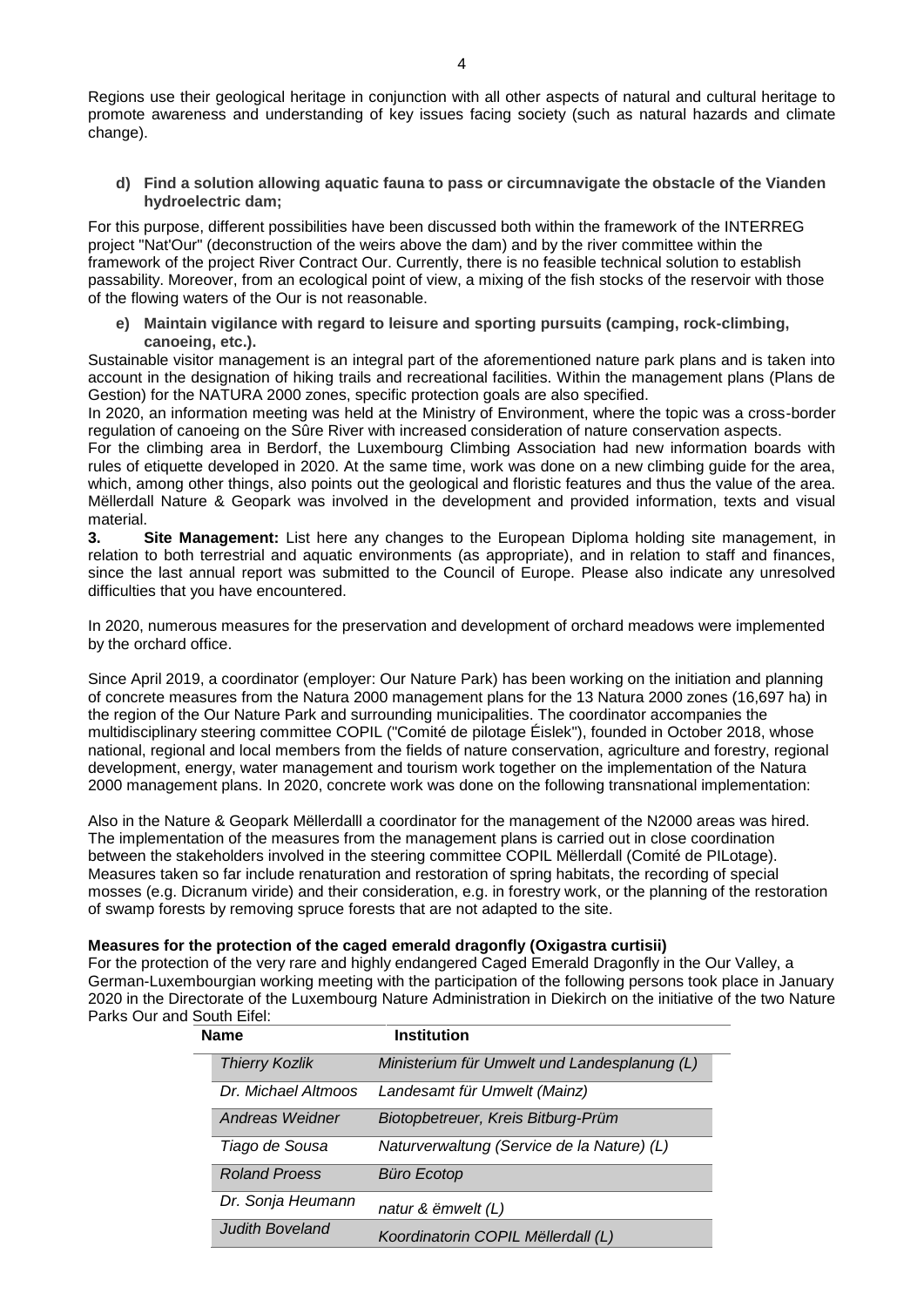# *Sascha Wernicke Koordinator COPIL Éislek (L)*

The aim of the meeting was the discussion and development of common cross-border measures for the protection of the Caged Emerald Dragonfly in the Our Valley. Among other things, it was decided to coordinate the regular species monitoring on a transboundary basis in the future.

**4. Boundaries:** Give details of any changes to the boundaries of the European Diploma holding site since the last annual report was submitted to the Council of Europe. If there are any changes, please attach an appropriate map to this report. Please also indicate any unresolved difficulties that you have encountered.

There are no changes in the external boundaries of the German-Luxembourg Nature Park at this time.

**5. Other information:** List here any other information about the European Diploma holding site which you consider should be provided to the Council of Europe.

No other information.

The following sections of the form should only be filled in if your area is in the year before a renewal of its European Diploma for Protected Areas, i.e. year 4 after the award of the European Diploma or year 9 after its renewal.

## **6. Natural heritage (general abiotic description: geomorphology, geology and hydrogeology, habitats, flora, fauna, landscape) – State of conservation**

- 6.1. Environment: changes or deterioration in the environment, of natural or anthropic origin, accidental or permanent, actual or anticipated
- 6.2. Flora and vegetation: changes in the plant population and in the vegetational cover; presumed causes
- 6.3. Fauna: changes in the sedentary or migratory populations; congregating, egg-laying and breeding grounds

# **7. Cultural heritage and socio-economic context**

- 7.1. Cultural heritage
- 7.1.1. Changes concerning cultural heritage
- 7.2. Socio-economic context
- 7.2.1. Changes concerning the socio-economic context

#### **8. Education and scientific interest**

- 8.1. Visitors Information policy
- 8.1.1. Arrangements for receiving and informing the public (building, booklets, maps, cards, etc.)
- 8.1.2. Frequentation by visitors and behavior (number, distribution in time and space)
- 8.1.3. Special visits (distinguished persons, groups, etc.)
- 8.2. Scientific research
- 8.2.1. Current or completed research (observation, experimentation, etc.; identification or inventory of the species listed in the appendices to the Bern Convention, etc.)
- 8.2.2. Scientific publications

#### **9. Site description (vulnerability, protection status, ownership, documentation)**

- 9.1. Changes in legislation or regulations
- 9.2. Changes in ownership title (conversion to public property, rentals, etc.)
- 9.3. Extension or transfer, new uses (for example, conversion into total reserve)

# **10. Site management (management plans, budget and personnel)**

- 10.1. Improvements made
- 10.1.1. Ecological action affecting the flora and biotopes; controls of fauna
- 10.1.2. Protection against the elements (fire, water regime)
- 10.1.3. Approaches and thoroughfares (paths, roads, car parks, signposting, fencing, etc.)
- 10.1.4. Field equipment (hides and study facilities)